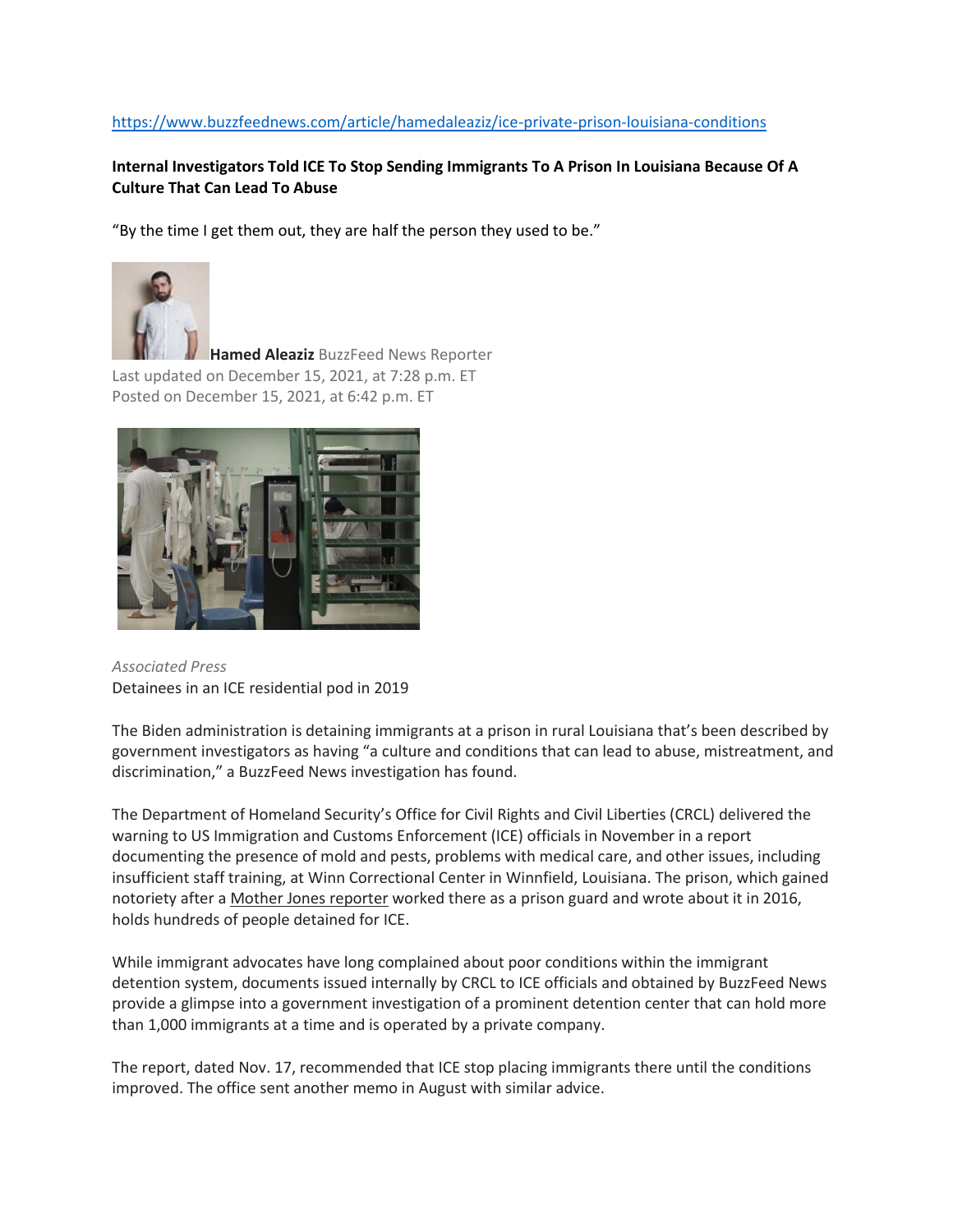"No new detainees should be added to the facility; and the detainee population should be drawn down to zero until immediate health and safety concerns can be corrected," a CRCL memo dated Aug. 10 stated after experts contracted by the office conducted a review. The advice came from four experts in detention and medical care who reviewed the facility for DHS and said they had major concerns about detainee safety.

"At a minimum," the office wrote in the August plan outlining concerns for detainees, "the population must be halved immediately to address the major plumbing deficiencies."

BuzzFeed News reviewed the August plan and parts of a subsequent CRCL report from November. Taken together, the documents symbolize how problems reported internally within the detention system persist during an administration that promised to fundamentally change immigrant detention. The documents from August and November illustrate a cascade of issues that the investigators discovered, including:

- CRCL officials had "serious concerns expressed about the health and safety of detainees at Winn." The officials wrote in November that "overall, Winn has a culture and conditions that can lead to abuse, mistreatment, and discrimination against detainees." They believed ICE should stop placing detainees at the Winn ICE center "until the identified culture and conditions … are corrected," including its use of force and lack of training. The November report maintained that staff at the facility should receive new or "enhanced" training on issues like use of force or pandemic safety requirements.
- Both detainees and employees at Winn reported the presence of cockroaches, spiders, and other pests, along with mold in the facility, according to the November memo. CRCL officials had written in August that Winn did not have enough toilets, showers, and washbasins for the number of detainees at the prison to comply with ICE standards.
- Immigrants who were put on "suicide watch" were routinely kept in "segregation units" or in solitary confinement. Detainees on suicide watch told the investigators, according to the November report, that the cells were not clean; one immigrant said he was not provided with a mattress. The experts discovered that there was "not always a clear clinical rationale documented" for continuing the suicide watch. In August, investigators said the mental healthcare program at Winn was inadequate.
- An immigrant who died in 2020 after being held at Winn did not have his "abnormal vital signs" during the intake process and did not receive "adequate medical assessments," including when he got COVID-19 symptoms, according to medical records reviewed by the experts. "There was also a long delay in sending him to the hospital and there were no records showing that he received continuous monitoring and treatment while waiting for transport," the experts found in the November report. The same memo stated that detainees did not always receive prescribed medications, that their treatment of pain for those with dental problems was lacking, and that records and nursing assessments were incomplete. In August, investigators said the facility's medical care was inadequate.
- At one point, despite a finding that a sexual encounter between two male detainees was consensual, the facility "assessed one of the men as a potential predator with no legitimate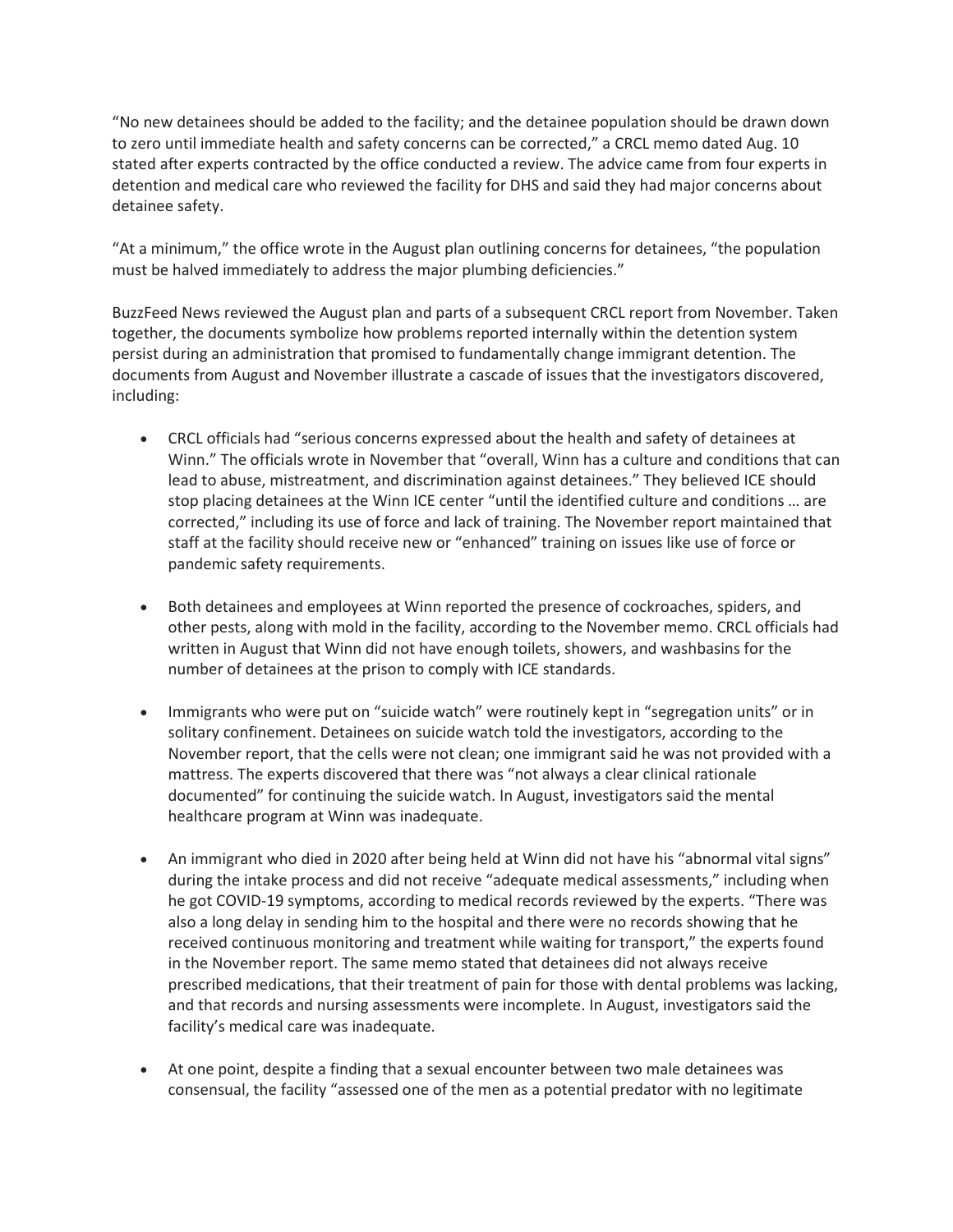justification." In August, investigators had recommended LGBTQ detainees be prioritized for transfer or release from Winn. "Certain staff remarks, as well as a recent sexual misconduct incident between two male detainees, also indicated a lack of understanding and/or potential bias toward LGBTQ detainees," the August report stated.

The unusual decision by the investigators to send ICE a "proposed action plan" in August included a way to draw down the number of immigrants at the Winn facility by releasing those with medical and mental health issues until the concerns were addressed.

The August memo, however, did not appear to lead to any type of significant cut in the number of immigrants detained there.

Government data reviewed by BuzzFeed News shows that despite the stark recommendation late in the summer, the average monthly population, compared to that of August, rose in October and November. On average, the vast majority of the more than 900 immigrants detained at the facility in October and November did not have a criminal record.

Top Biden officials have not been shy about the apparent standards and goals for immigrants being held by the government.

In early September, DHS Secretary Alejandro Mayorkas said, "No longer will the United States government accept substandard treatment of individuals in immigration detention and fail to respect the dignity that they  $-$  like any human being  $-$  have."

LaSalle Corrections, the private company that operates the facility, did not respond to a request for comment.

ICE officials said the agency was engaging with CRCL on the findings and working to address the areas of concern. Officials noted that an ICE oversight body had inspected Winn this year and found in compliance with agency standards in August.

"U.S. Immigration and Customs Enforcement (ICE) does not tolerate the mistreatment of those it detains or substandard detention conditions," an agency spokesperson wrote in a statement sent to BuzzFeed News. "ICE is committed to continually enhancing civil detention operations to ensure people detained by ICE are treated humanely, protected from harm, provided appropriate medical and mental health care, and receive the rights and protections to which they are entitled."

Winn Correctional Center began holding immigrants during the Trump administration as part of its [expansion of immigrant detention](about:blank) in Louisiana. The prison's proximity to the southern border, capacity, and affordable rates made it an easy option for an administration that was intent on detaining immigrants.

Jean, a Haitian who was detained at Winn from May to July, told BuzzFeed News that he had severe stomach pain and diarrhea over the summer. Despite his pleas for medical assistance at Winn, he said, he was not able to see a nurse or doctor.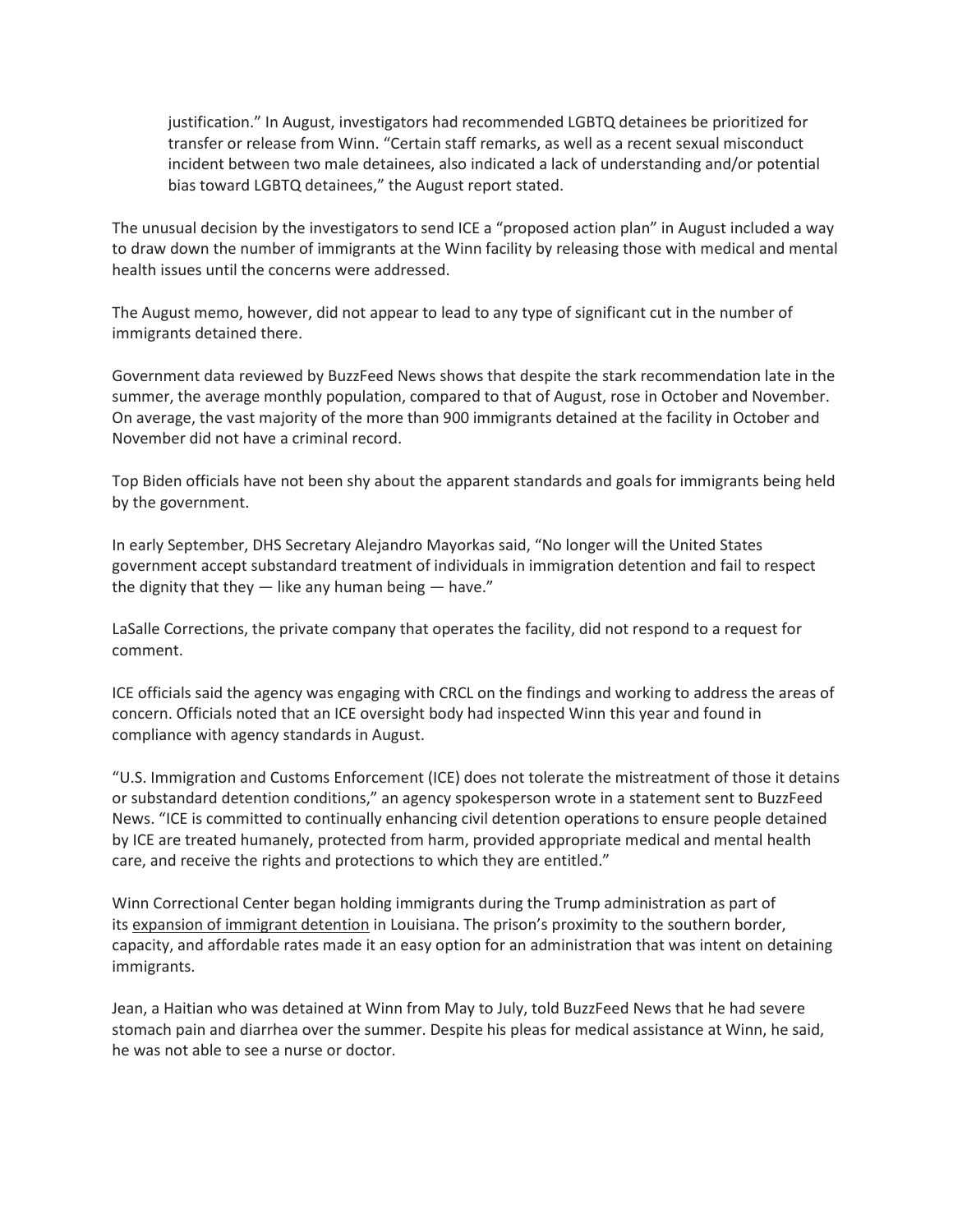"Inside detention, we are not considered as human," Jean, who spoke under a pseudonym, said through an interpreter.

The 27-year-old crossed the border in Arizona in April and sought asylum protections when he was arrested by border agents. Later, in May, he was transferred to Winn. It was there, he said, where he struggled with the fact that he was in a prison. Jean said the guards would ignore detainees who sought help for others who were feeling unwell.

"I had never been in such a situation before. I was just looking for safety and security, and they were treating me as a criminal and subhuman," he said.

The Biden campaign has signaled it would seek to scale down the use of private prisons to hold immigrants, especially asylum-seekers. Earlier this year, [Politico reported](about:blank) that President Joe Biden was considering an executive order to ban ICE from using private prisons to house immigrants, but no such order has since come. The administration has, however, closed one private facility.

"President Biden began his administration with lofty promises about ending the use of private detention centers. But little has changed," said Eunice Cho, a senior staff attorney at the ACLU. "The Biden administration's use of private immigration detention is just as bad as under President Trump."

The factors weighing against a scaledown of private facilities are numerous: Contracts are difficult to cut, and facilities that aren't privately owned are hard to locate [as more cities and counties cut off](about:blank)  [ties](about:blank) with ICE. Like Jean, many detainees in custody are picked up from the border and brought to detention centers across the country.

The agency continues to use private facilities because they have the space to hold more immigrants transferred from the border should the government want it.

The government uses facilities near the border that charge lower rates and can hold more than 1,000 detainees at a time, like Winn. DHS uses "guaranteed minimum" contracts — in which ICE pays for a certain number of beds regardless of whether they are filled — at facilities like Winn to ensure it will always have access to more space. In May 2020, ICE paid more than \$20 million for 12,000 unused beds, according to a report from the Government Accountability Office.

Winn Correctional Center, located in a Louisiana forest, drew notoriety when Mother Jones reporter Shane Bauer infamously worked there as a prison guard for four months in 2016 and [wrote about it,](about:blank) describing the cells as "tombs." Back then, the prison was operated by a different private company and held inmates for the state of Louisiana before it began detaining immigrants for ICE.

Almost immediately, the facility began to draw complaints.

In one particularly striking allegation, Manuel Amaya Portillo, an asylum-seeker with disabilities, alleged staffers never responded to his repeated requests for a wheelchair, according to the ACLU. He told the group that medical staffers "locked him in the medical unit and gave him sedatives, which he had not requested and did not want, during what he later learned was a facility inspection tour by governmentcontracted outside inspectors who took photos and interviewed detained people." In recent months, groups like the ACLU have called for the Winn center to be shut down.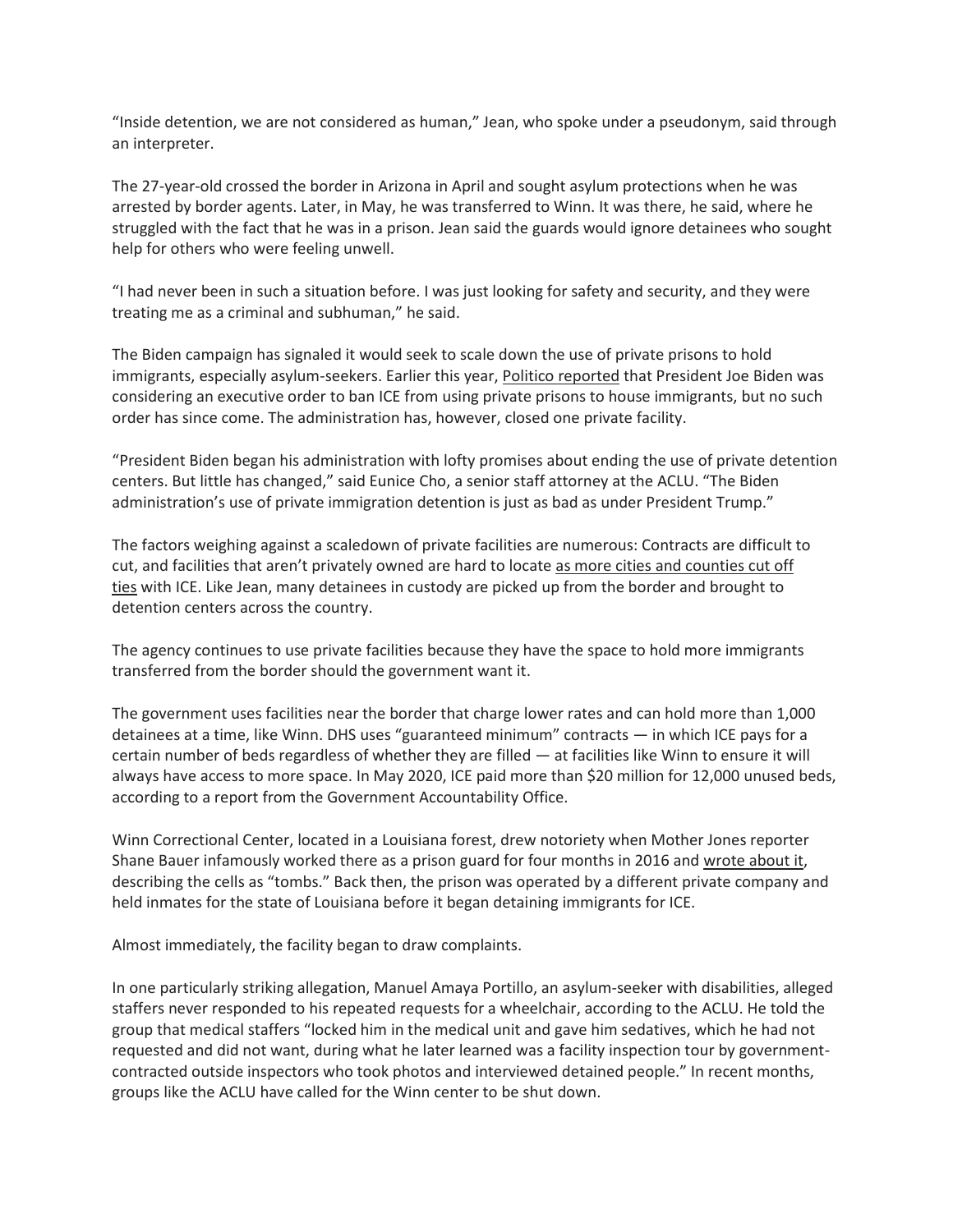This year, the Southern Poverty Law Center wrote in a letter to agency officials that one detainee "had to remove his own cyst from his stomach to prevent infection because the facility refused to treat it." One detainee also told the organization that they had found a live cockroach in their food.

In the initial August report, CRCL officials recommended the prison fix 32 of the 64 "smoke barrier doors," which limit the spread of smoke, that were not working in the detention center's housing units.

"This has been identified as a significant life safety risk and people should not be detained at Winn until all housing unit smoke barrier doors are fully functional," the report stated, noting that ICE officials had informed them the problem would be taken care of.

The investigators also said that the facility needed to make sure that all staffers who had firearms were trained and certified.

"CRCL and experts found that at least one staff member had been issued a weapon without firearms certification," the memo stated.

Elsewhere, the investigators found that "Winn only has enough washbasins, showers, and toilets [under ICE detention standards] to house 50% of the current detainee population."

To cut the population at the facility, the investigators recommended prioritizing releases or transfers of people with mental health issues because the mental health program was "inadequate," according to the expert who reviewed it. Those with medical conditions were also recommended as a priority for release or transfer; CRCL's medical expert found that the medical care was also inadequate.

"There is a delay in providing health care, a major medical staffing shortage, and several COVID-19 positive detainees," the report stated.

Ultimately, the office said that no detainees should be added until the "deficiencies" it found were remedied.

In a later report, issued internally in November, CRCL described how the state fire marshal had found in June that none of the smoke doors in the prison dorms worked when the fire alarm was activated. Winn officials said they were considering installing new plexiglass doors.

The report also documented how both detainees and staffers had reported mold at the facility, as well as cockroaches, ants, and spiders.

When it came to medical care, investigators said that both chronic and acute medical issues were not seen or assessed in a timely manner. Forms filled out by detainees seeking medical help were not regularly picked up by nurses, triaged, or assigned a severity level, according to the report. During the intake screening, detainees' abnormal vital signs were not acknowledged or treated.

"This places detainees at high risk of not receiving critical care in a timely manner," the report added.

Longtime critics of the facility, like Mich Gonzalez, associate director of the SPLC's immigrant detention project, said they had seen its effects on detainees.